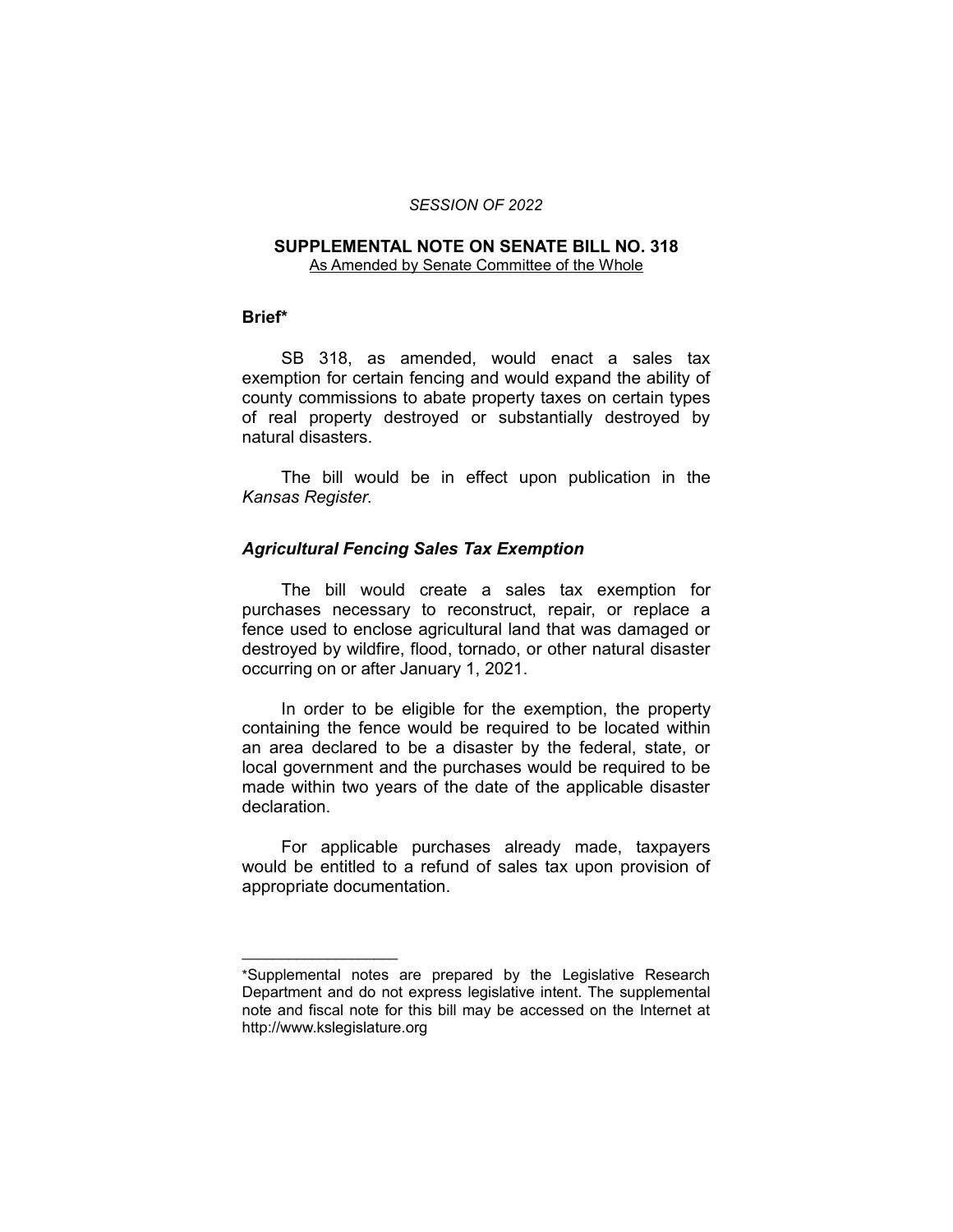Beginning July 1, 2022, the bill would exempt from sales tax all sales of tangible personal property and services necessary to construct, reconstruct, repair, or replace any fence used to enclose agricultural land.

### *Disaster Destroyed Property Tax Abatements*

The bill would broaden the authority of county commissions to abate property taxes for all buildings and agricultural improvements listed as real property. County commissions would have the option to abate taxes in situations where such property has been damaged in a gubernatorial-declared disaster and restoration costs would equal or exceed 50 percent of pre-damage market value. An application for an abatement would be required to be filed by December 20 of the year after the natural disaster.

Current law provides for comparable authority for residential homestead properties.

These provisions of the bill would be retroactive to tax year 2019. For natural disasters occurring in 2019 or 2020, applications would be permitted until December 20, 2022.

The bill would also permit county commissions to consider any budgetary restraints of the county or taxing subdivision in evaluating applications for such abatements. Current law limits the consideration to budgetary restraints arising from the event or occurrence declared a disaster by the Governor.

### *Effective Date*

The bill would be in effect upon publication in the *Kansas Register*.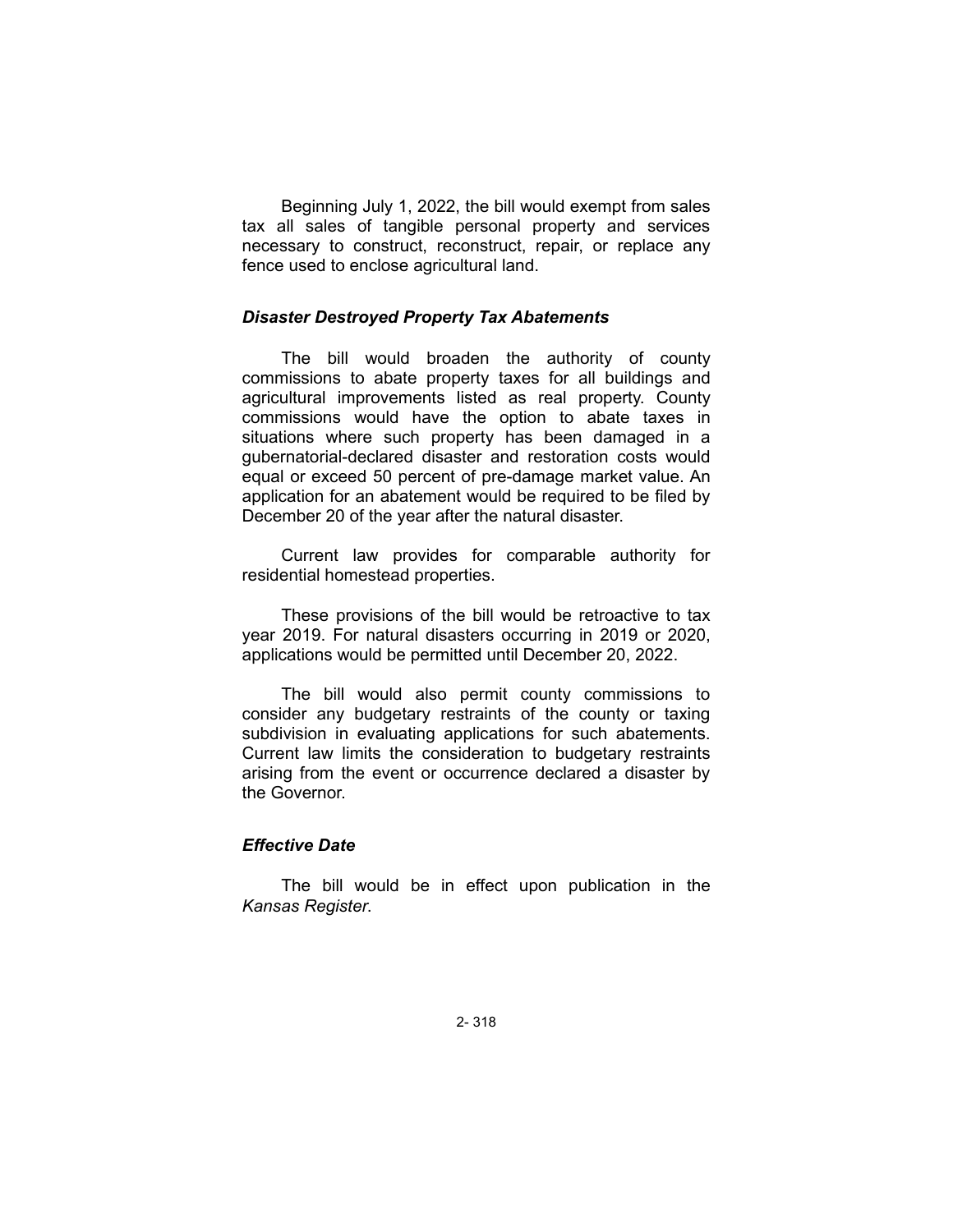# **Background**

The bill was introduced by Senators Bowers, Billinger, and Tyson.

### *Senate Committee on Assessment and Taxation*

In the Senate Committee hearing, **proponent** testimony was provided by Senator Bowers, representatives of the Kansas Livestock Association and the Russell and Ellsworth County Emergency Management Agency, and a private citizen. Proponents described the nature and extent of damage caused by wildfires in the state on December 15, 2021, and noted the cost to replace fencing that farmers and ranchers incur as a result of that damage. Proponents also noted that previously, Kansas had a similar temporary sales tax exemption in place, most recently in 2017 and 2018. Written-only proponent testimony was provided by the Kansas Attorney General and a representative of Kansas Farm Bureau.

No other testimony was provided.

The Senate Committee amended the bill to insert the contents of 2020 Special Session SB 2, as amended by the Senate Committee on Assessment and Taxation, concerning property tax abatements for disaster-destroyed property, with an additional provision to provide for retroactive applications for abatements.

### *Senate Committee of the Whole*

The Senate Committee of the Whole amended the bill to clarify provisions concerning disaster destroyed property tax abatements; to give county commissions broader authority to consider budgetary constraints in granting abatements; to expand the availability of the sales tax exemption to fencing destroyed by flood, tornado, or other natural disaster; to limit